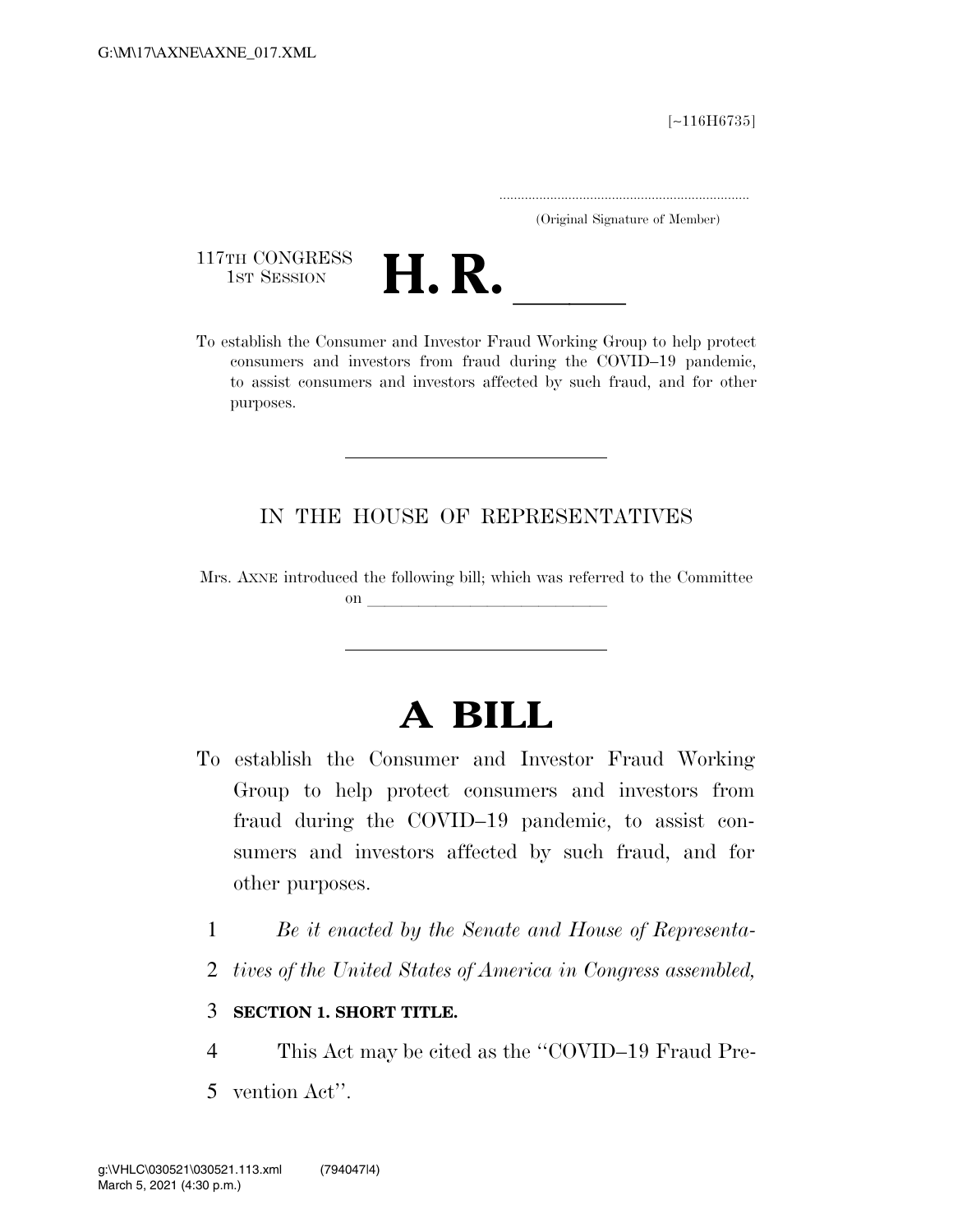$\mathfrak{D}$ 

## **SEC. 2. CONSUMER AND INVESTOR FRAUD WORKING GROUP.**

 (a) ESTABLISHMENT.—Not later than the end of the 30-day period beginning on the date of enactment of this Act, the Director of the Bureau of Consumer Financial Protection and the Securities and Exchange Commission shall, jointly, establish a working group to be known as the ''Consumer and Investor Fraud Working Group'' (the ''Working Group'').

 (b) DUTIES.—The Working Group shall facilitate col- laboration between the Bureau of Consumer Financial Protection and the Securities and Exchange Commission on—

- (1) providing resources to consumers and inves- tors to avoid fraud during the COVID–19 pandemic; (2) providing resources, including information on the availability of legal aid resources, to con- sumers and investors who have been adversely im-pacted by such fraud; and
- (3) such other topics as the Working Group de-termines appropriate.
- (c) COORDINATION WITH OTHER AGENCIES.—In carrying out the duties described under subsection (b), the Working Group shall coordinate and collaborate with other Federal and State government agencies, as appropriate.